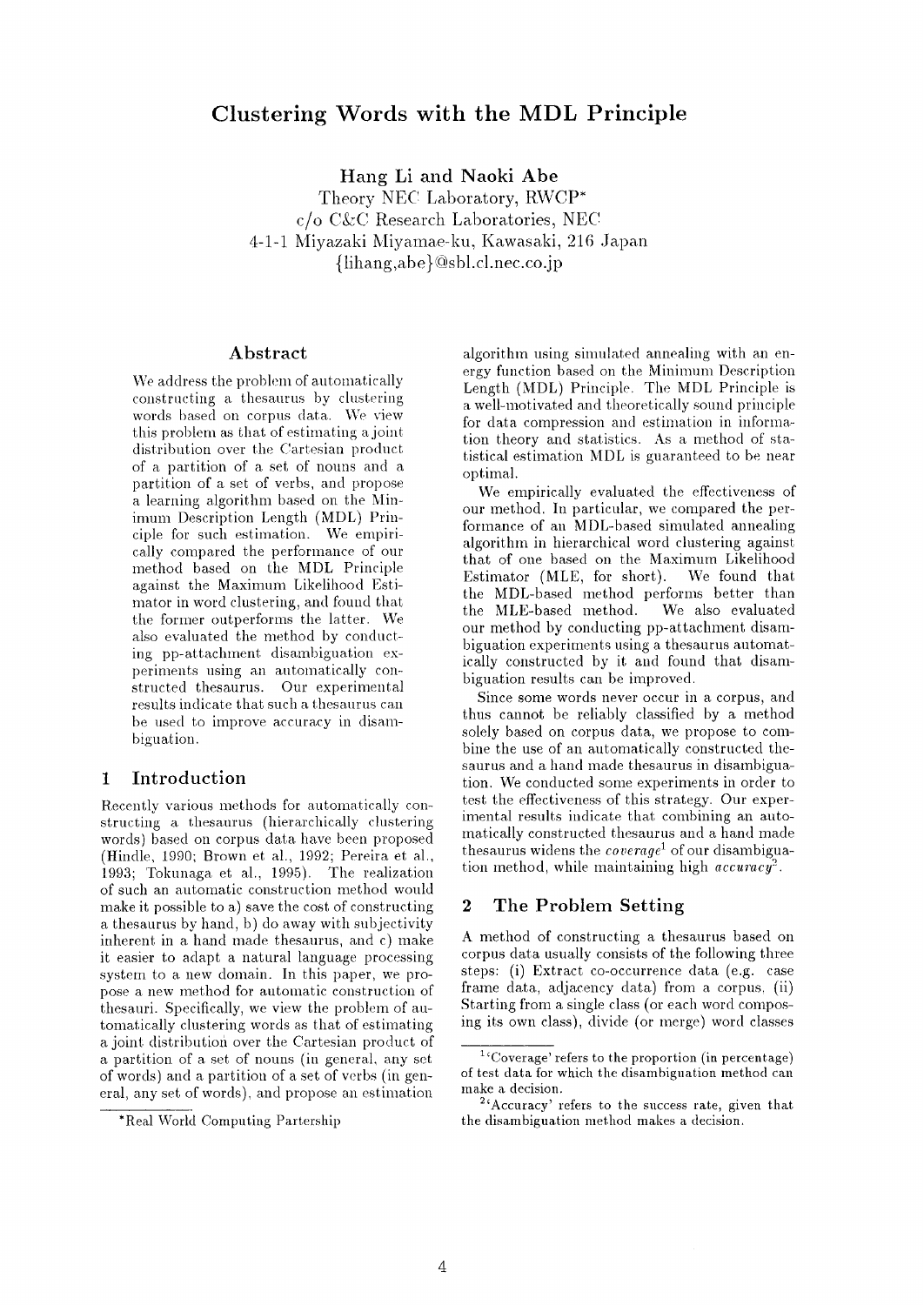based on the co-occurrence data using some similarity (distance) measure. (The former approach is called 'divisive', the latter 'agglomerative'.) (iii) Repeat step (ii) until some stopping condition is met, to construct a thesaurus (tree). The method we propose here consists of the same three steps.

Suppose available to us are frequency data **(cooccurrence data.)** between verbs and their case slot. values extracted from a corpus (step **(i)). We** then view the problem of clustering words as that of estimating a probabilistic model (representing a. probability distribution) that generates such data We assume that the target model can be defined in the following way. First, we define a noun partition  $\mathcal{P}_{\mathcal{N}}$  over a given set of nouns  $\mathcal{N}$  and a verb partion  $\mathcal{P}_{\mathcal{V}}$  over a given set of verbs  $\mathcal{V}$ .  $\Lambda$ noun partition is any set  $\mathcal{P}_\mathcal{N}$  satisfying  $\mathcal{P}_\mathcal{N} \subseteq 2^\mathcal{N}$  ,  $\bigcup_{C_i \in \mathcal{P}_{\mathcal{N}}} C_i = \mathcal{N}$  and  $\forall C_i, C_j \in \mathcal{P}_{\mathcal{N}}, C_i \cap C_j = \emptyset$ . A verb partition  $\mathcal{P}_{\mathcal{V}}$  is defined analogously. In this paper, we call a member of a noun partition 'a noun cluster', and a member of a verb partition a 'verb cluster'. We refer to a member of the Cartesian product of a noun partition and a verb partition (  $\in \mathcal{P}_{\mathcal{N}} \times \mathcal{P}_{\mathcal{V}}$  ) simply as 'a cluster'. We then define a probabilistic model (a joint distribution), written  $P(C_n, C_v)$ , where random variable  $C_n$  assumes a value from a *fixed* nouu partition  $\mathcal{P}_{\mathcal{N}}$ , and  $C_v$  a value from a *fixed* verb partition  $\mathcal{P}_{\mathcal{V}}$ . Within a given cluster, we assume that each element is generated with equal probability, i.e.,

$$
\forall n \in C_n, \forall v \in C_v, P(n, v) = \frac{P(C_n, C_v)}{|C_n \times C_v|} \qquad (1)
$$

In this paper, we assume that the observed data are generaied by a model belonging to the class of models just described, and select a model which best explains the data.. As a result of this, we obtain both noun clusters and verb clusters. This problem setting is based on the intuitive assumption that similar words occur in the same context with roughly equal likelihood, as is made explicit in equation (1). Thus selecting a model which best explains the given data is equivalent to finding the most appropriate classification of words based on their co-occurrence.

## **3 Clustering with MDL**

We now turn to the question of what strategy (or criterion) we should employ for estimating the best model. Our choice is the *MDL* (Minimum Description Length) principle (Rissanen, 1989), a well-known principle of data compression and statistical estimation from information theory. MDI, stipulates that the best probability model for given data is that model which requires the least code length for encoding of the model itself, as well as the given data relative to  $it<sup>3</sup>$ . We refer to the code length for the model

as 'the model description length' and that for the data 'the data description length.

We apply MDI, to the problem of estimating a model consisting of a pair of partitions as described above. In this context, a model with less clusters tends to be simpler (in terms of the number of parameters), but also tends to have a poorer fit to the data. In contrast, a model with more clusters is more complex, but tends to have **a better fit to the data. Thus, there is a trade-off relationship** between the simplicity of **a** model and the goodness of fit to the data. The model description length quantifies the simplicity (complexity) of a model, and the data description length quantifies the fit to the data. According to MDL, the model which minimizes the sum total of the two types of description lengths should be selected.

In what follows, we will describe in detail how the description length is to be calculated in our current context, as well as our simulated annealing algorithm based on MI)L.

### **3.1** Calculating Description Length

We will now describe how the description length for a model is calculated. Recall that each model is specified by the Cartesian product of a partition of nouns and a partition of verbs, and a number of parameters for them. Here we let  $k_n$  denote the size of the noun partition, and  $k_v$  the size of the verb partition. Then, there are  $k_n \cdot k_v-1$  free parameters in a model.

Given a model  $M$  and data  $S$ , its total description length  $L(M)^4$  is computed as the sum of the model description length  $L_{mod}(M)$ , the description length of its parameters  $L_{par}(M)$ , and data description length  $L_{dat}(M)$ . (We often refer to  $L_{mod}(M) + L_{par}(M)$  as the model description length). Namely,

$$
L(M) = L_{mod}(M) + L_{par}(M) + L_{dat}(M) \quad (2)
$$

We employ the 'binary noun clustering method', in which  $k_v$  is fixed at  $|V|$  and we are to decide whether  $k_n = 1$  or  $k_n = 2$ , which is then to be applied recursively to the clusters thus obtained. This is as if we view the nouns as entities and the verbs as features and cluster the entities based on their features. Since there are  $2^{|{\cal N}|}$  subsets of the set of nouns  $N$ , and for each 'binary' noun partition we have two different subsets (a special case of which is when one subset is  $N$  and the other the empty set  $\emptyset$ ), the number of possible binary noun partitions is  $2^{|{\cal N}|}/2 = 2^{|{\cal N}|-1}$ . Thus for each binary noun partition we need  $\log 2^{|N|-1} = |N|-1$ bits<sup>5</sup> to describe it.<sup>6</sup> Hence  $L_{mod}(M)$  is calculated

<sup>&</sup>lt;sup>3</sup>We refer the interested reader to (Li and Abe, 1995) for explanation of rationals behind using the

MI)L principle in natural language processing.

 $^{4}L(M)$  depends on S, but we will leave S implicit.  $5$ Throughout the paper 'log' denotes the logarithm to the base 2.

 ${}^{6}$  For further explanation, see (Quinlan and Rivest, 1989).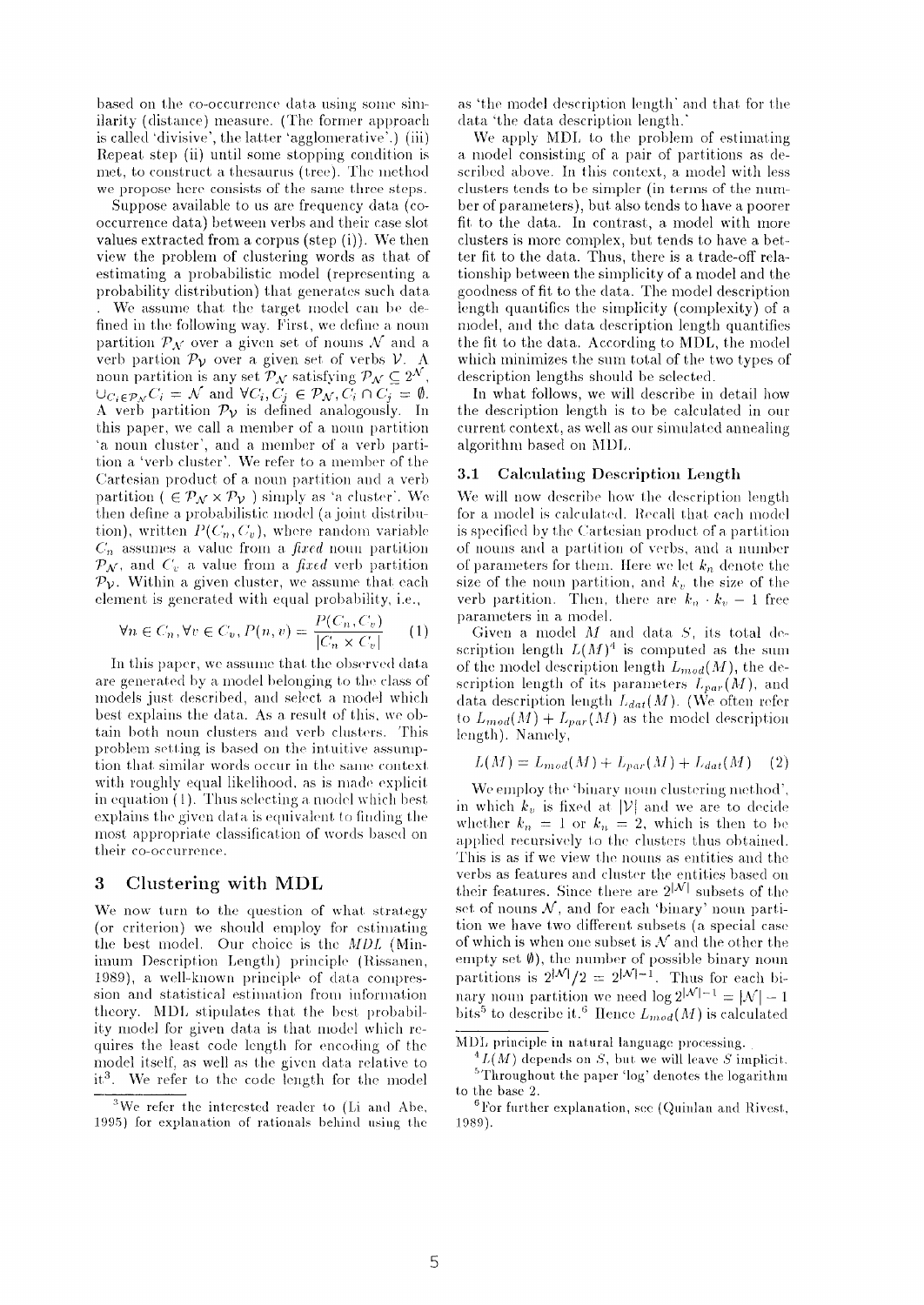$as^7$ 

$$
L_{mod}(M) = |\mathcal{N}| - 1 \tag{3}
$$

 $L_{par}(M)$ , often referred to as the parameter description length, is calculated by,

$$
L_{par}(M) = \frac{k_n \cdot k_v - 1}{2} \cdot \log |S| \tag{4}
$$

where  $|S|$  denotes the input data size, and  $k_n \cdot k_v$ . 1 is the number of (free) parameters in the model. It is known that using  $\log \sqrt{|S|} = \frac{\log |S|}{2}$  bits to describe each of the parameters will (approximately) minimize the description length (Rissanen, 1989). Finally,  $L_{dat}(M)$  is calculated by

$$
L_{dat}(M) = -\sum_{(n,v)\in S} f(n,v) \cdot \log \hat{P}(n,v) \qquad (5)
$$

where  $f(n, v)$  denotes the observed frequency of the noun verb pair  $(n, v)$ , and  $P(n, v)$  the estimated probability of  $(n, v)$ , which is calculated as follows.

$$
\forall n \in C_n, \forall v \in C_v, \hat{P}(n, v) = \frac{P(C_n, C_v)}{|C_n \times C_v|} \qquad (6)
$$

$$
\hat{P}(C_n, C_v) = \frac{f(C_n, C_v)}{|S|} \tag{7}
$$

where  $f(C_n, C_v)$  denotes the observed frequency of the noun verb pairs belonging to cluster  $(C_n, C_v).$ 

With the description length of a model defined in the above manner, we wish to select a model having the minimum description length and output it as the result of clustering. Since the model description length *Lmod* is the same for each model, in practice we only need to calculate and compare  $L'(M) = L_{par}(M) + L_{dat}(M)$ .

### 3.2 A Simulated Annealing-based Algorithm

We could in principle calculate the description length for each model and select, a model with the minimum description length, if computation time were of no concern. However, since the number of probal)ilistic models under consideration is super exponential, this is not feasible in practice. We employ the 'simulated annealing technique' to deal with this problem. Figure 1 shows our (divisive) clustering algorithm<sup>8</sup>.

## **4 Advantages of Our Method**

In this section, we elaborate on the merits of our method.

In statistical natural language processing, usually the number of parameters in a probabilistic

model to be estimated is very large, and therefore such a model is difficult to estimate with a reasonable data size that is available in practice. (This problem is usually referred to as the 'data sparseness problem'.) We could smooth the estimated probabilities using an existing smoothing technique (e.g., (Dagan et al., 1992; Gale and Church, 1990)), then calculate some similarity measure using the smoothed probabilities, and then cluster words according to it. There is no guarantee, however, that the employed smoothing method is in any way consistent with the clustering method used subsequently. Our method based on MDL resolves this issue in a unified fashion. By employing models that embody the assumption that words belonging to a same class occur in the same context with equal likelihood, our method achieves the smoothing effect as a side effect of the clustering process, where the domains of smoothing coincide with the classes obtained by clustering. Thus, the coarseness or fineness of clustering also determines the degree of smoothing. All of these effects fall out naturally as a corollary of the imperatiw? of 'best possible estimation', the original motivation behind the MDL principle.

In our simulated annealing algorithm, we could alternatively employ the Maximum Likelihood Estimator (MLE) as criterion for the best probabilistic model, instead of MDL. MLE, as its name suggests, selects a model which maximizes the likelihood of the data, that is,  $\hat{P}$  = arg max<sub>P</sub>  $\prod_{x \in S} P(x)$ . This is equivalent to minimizing the 'data description length' as defined in Section 3, i.e.  $P = \arg \min_P \sum_{x \in S} -\log P(x)$ . We can see easily that MDL generalizes MLE, in that it also takes into account the complexity of the model itself. In the presence of models with varying complexity, MLE tends to overfit the data, and output a model that is too complex and tailored to fit the specifics of the input data. If we employ MLE as criterion in our simulated annealing algorithm, it will result in selecting a very fine model with many small clusters, most of which will have probabilities estimated as zero. Thus, in contrast to employing MDL, it will not have the effect of smoothing at all.

Purely as a method of estimation as well, the superiority of MI)L over MLE is supported by convincing theoretical findings (c.f. (Barton and Cover, 1991; Yamanishi, 1992)). For instance, the speed of convergence of the models selected by MDL to the true model is known to be near optimal. (The models selected by MDL converge to the true model approximately at the rate of *1/s*  where  $s$  is the number of parameters in the true model, whereas for MLE the rate is  $1/t$ , where t is the size of the domain, or in our context, the total number of elements of  $\mathcal{N} \times \mathcal{V}$ .) 'Consistency' is another desirable property of MDL, which is not shared by MLE. That is, the number of parame-

<sup>&</sup>lt;sup>7</sup>The exact formulation of  $L_{mod}(M)$  is subjective, and it depends on the exact coding scheme used for the description of the models.

 $8$ As we noted earlier, an alternative would be to employ an agglomerative algorithm.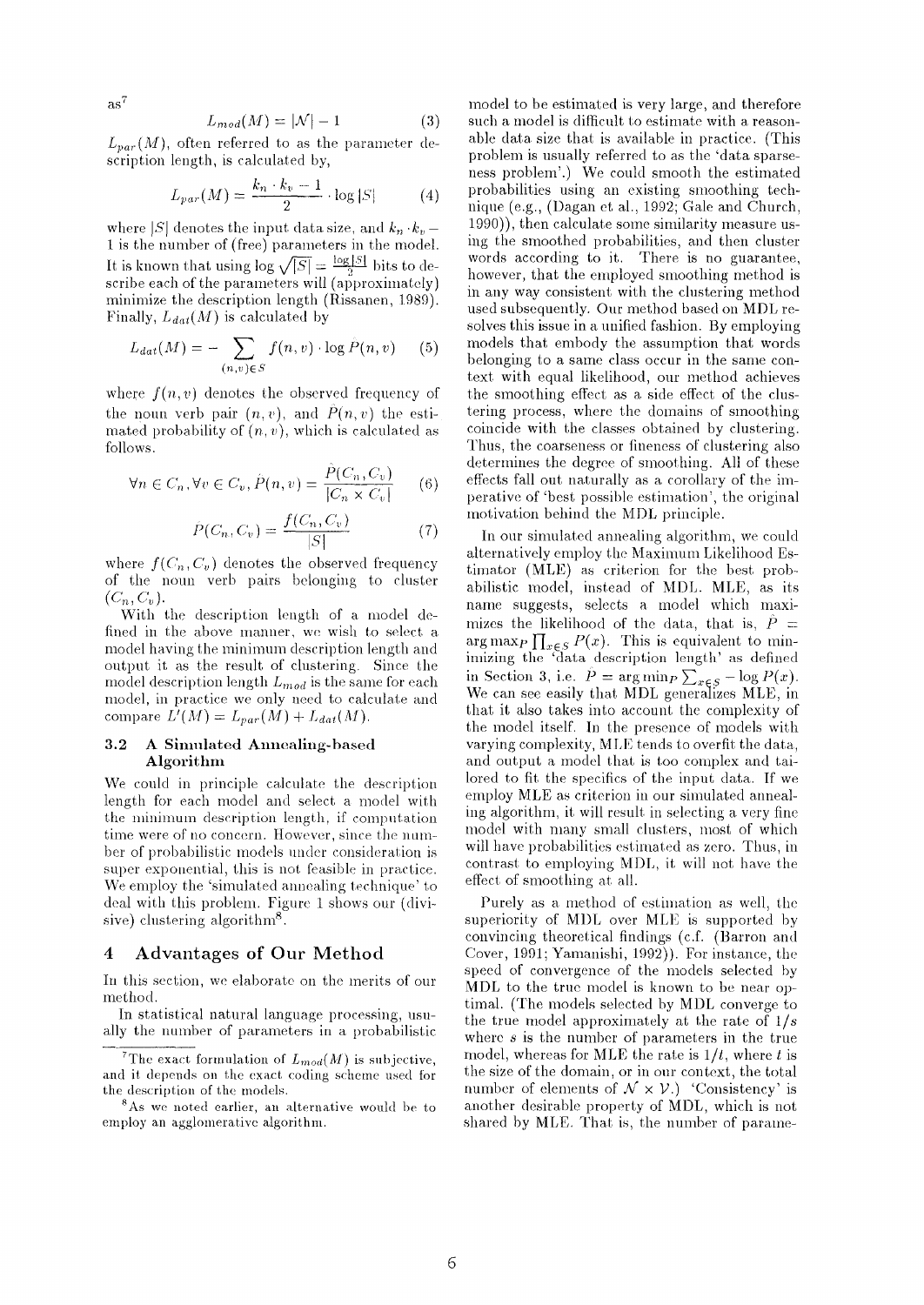### Algorithm: Clustering

1. Divide the noun set  $\tilde{N}$  into two subsets. Define a probabilistic model consisting of the partition of nouns specified by the two subsets and the entire set of verbs.

2. do {

2.1 Randomly select one noun, remove it from the subset it belongs to and add it to the other. 2.2 Calculate the description length for the two models (before and after the move) as  $L_1$  and  $L_2$ , respectively.

2.3 Viewing the description length as the energy function for annealing, let  $\Delta L = L_2 - L_1$ . If  $\Delta L < 0$ , fix the move, otherwise ascertain the move with probability  $P = \exp(-\Delta L/T)$ .

 $\mathbf{v}$  while (the description length has decreased during the past 10  $\cdot$  |N| trials.)

Here T is the annealing temperature whose initial value is 1 and updated to be  $0.9T$  after  $10 \cdot |N|$  trials.

3. If one of the obtained subset is empty, then return the non-empty subset, otherwise recursively apply Clustering on both of the two subsets.

Figure 1: Simulated annealing algorithm for word clustering

ters in the models selected by MDL converge to that of the true model (Rissanen, 1989). Both of these properties of MDL are empirically verified in our present context, as will be shown in the next section. In particular, we have compared the performance of employing an MDL-based simulated annealing against that of one based on MLE in hierarchical word clustering.

### 5 **Experimental Results**



Figure 2: An example thesaurus

We describe our experimental results in this section.

#### $5.1$ Experiment 1: MDL v.s. MLE

We compared the performance of employing MDL as a criterion in our simulated annealing algorithm, against that of employing MLE by simulation experiments. We artificially constructed a true model of word co-occurrence, and then generated data according to its distribution. We then used the data to estimate a model (clustering words), and measured the KL distance<sup>9</sup> between the true model and the estimated model. (The algorithm used for MLE was the same as that shown in Figure 1, except the 'data description length' replaces the (total) description length' in Step 2.) Figure  $3(a)$  plots the number of obtained noun clusters (leaf nodes in the obtained thesaurus tree) versus the input data size, averaged over 10 trials. (The number of noun clusters in the true model) is 4.) Figure  $3(b)$  plots the KL distance versus the data size, also averaged over the same 10 trials. The results indicate that MDL converges to the true model faster than MLE. Also, MLE tends to select a model overfitting the data, while MDL tends to select a model which is simple and yet fits the data reasonably well.

#### Experiment 2: Qualitative Evaluation  $5.2$

We extracted roughly 180,000 case frames from the bracketed WSJ (Wall Street Journal) corpus of the Penn Tree Bank (Marcus et al., 1993) as co-occurrence data. We then constructed a number of thesauri based on these data, using our method. Figure 2 shows an example thesaurus for the 20 most frequently occurred nouns in the data, constructed based on their appearances as subject and object of roughly 2000 verbs. The obtained thesaurus seems to agree with human intuition to some degree. For example, 'million' and 'billion' are classified in one noun cluster, and 'stock' and 'share' are classified together. Not all of the noun clusters, however, seem to be meaningful in the useful sense. This is probably because the data size we had was not large enough. Pragmatically speaking, however, whether the obtained thesaurus agrees with our intuition in itself is only of secondary concern, since the main purpose is to use the constructed thesaurus to help improve on a disambiguation task.

<sup>&</sup>lt;sup>9</sup>The KL distance (relative entropy), which is widely used in information theory and statistics, is a measure of 'distance' between two distributions

<sup>(</sup>Cover and Thomas, 1991). It is always non-negative and is zero iff the two distributions are identical.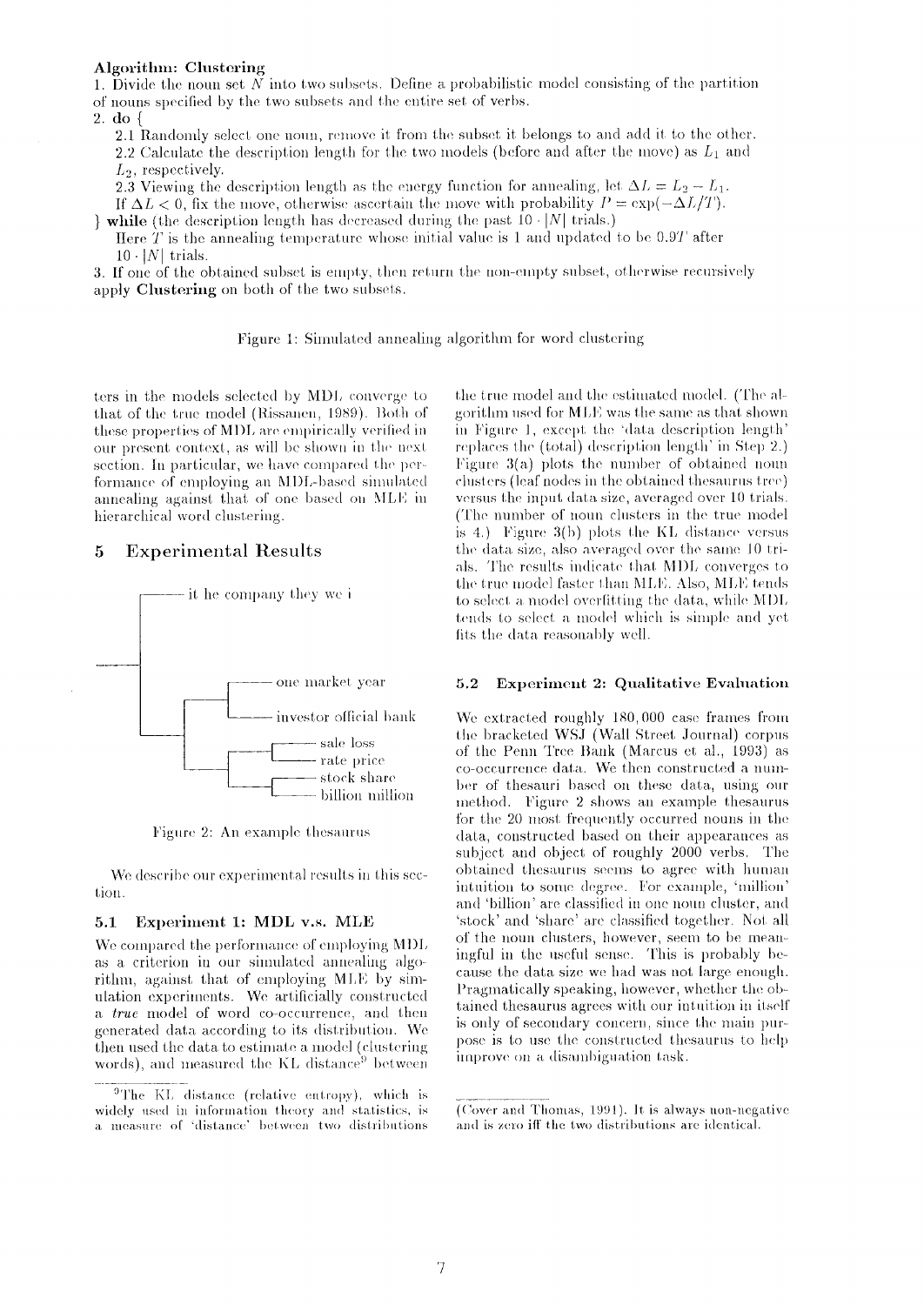

Figure 3: (a) Number of clusters versus data size and (b) KL distance versus data size

#### **Experiment 3: Disambiguation** 5.3

We also evaluated our method by using a constructed thesaurus in a pp-attachment disambiguation experiment.

We used as training data the same 180,000 case frames in Experiment 1. We also extracted as our test data 172 (verb, noun<sub>1</sub>, prep, noun<sub>2</sub>) patterns from the data in the same corpus, which is not used in the training data. For the 150 words that appear in the position of *noun*<sub>2</sub> in the test data, we constructed a thesaurus based on the co-occurrences between heads and slot values of the frames in the training data. This is because in our disambiguation test we only need a thesaurus consisting of these 150 words. We then applied the learning method proposed in (Li and Abe, 1995) to learn case frame patterns with the constructed these areas input using the same training data. That is, we used it to learn the conditional distributions  $P(Class_1|verb,prep)$ ,  $P(Class_2|noun_1, prep)$ , where  $Class_1$  and  $Class_2$ vary over the internal nodes in a certain 'cut in the thesaurus tree  $10$ . We then compare

Table 1: PP-attachment disambiguation results

|               | $Coverage(\%)$ | $\Lambda$ ccuracy(% |
|---------------|----------------|---------------------|
| Base Line     | 100            | 70.2                |
| Word-Based    | 19.7           | 95.1                |
| MDL-Thesaurus | 33.1           | 93.0                |
| MLE-Thesaurus | 33.7           | 89.7                |
| WordNet       | 49.4           | 88.2                |

 $\hat{P}(noun_3|verb,prep)$  and  $\hat{P}(noun_2|noun_1,prep)$ , which are estimated based on the case frame patterns, to determine the attachment site of  $(prep, noun_2)$ . More specifically, if the former is larger than the latter, we attach it to verb, and if the latter is larger than the former, we attach it to  $noun_1$ , and otherwise (including when both are

0), we conclude that we cannot make a decision. Table 1 shows the results of our pp-attachment disambiguation experiment in terms of 'coverage' and 'accuracy.' Here 'coverage' refers to the proportion (in percentage) of the test patterns on which the disambiguation method could make a decision. 'Base Line' refers to the method of always attaching  $(prep, noun_2)$  to noun<sub>1</sub>. 'Word-Based', 'MLE-Thesaurus', and 'MDL-Thesaurus' respectively stand for using word-based estimates, using a thesaurus constructed by employing MLE, and using a thesaurus constructed by our method. Note that the coverage of 'MDL-Thesaurus' significantly outperformed that of 'Word-Based', while basically maintaining high accuracy (though it drops somewhat), indicating that using an automatically constructed thesaurus can improve disambiguation results in terms of coverage.

We also tested the method proposed in (Li and Abe, 1995) of learning case frames patterns using an existing thesaurus. In particular, we used this method with WordNet (Miller et al., 1993) and using the same training data, and then conducted pp-attachment disambiguation experiment using the obtained case frame patterns. We show the result of this experiment as 'WordNet' in Table 1. We can see that in terms of 'coverage', 'WordNet' outperforms 'MDL-Thesaurus', but in terms of 'accuracy', 'MDL-Thesaurus' outperforms 'Word-Net'. These results can be interpreted as follows. An automatically constructed thesaurus is more domain dependent and captures the domain dependent features better, and thus using it achieves high accuracy. On the other hand, since training data we had available is insufficient, its coverage is smaller than that of a hand made thesaurus. In practice, it makes sense to combine both types of thesauri. More specifically, an automatically constructed thesaurus can be used within its coverage, and outside its coverage, a hand made thesaurus can be used. Given the current state of the word clustering technique (namely, it requires data size that is usually not available, and it tends to be computationally demanding), this strategy is practical. We show the result of this combined

<sup>&</sup>lt;sup>10</sup>Each 'cut' in a thesaurus tree defines a different noun partition. See (Li and Abe, 1995) for details.